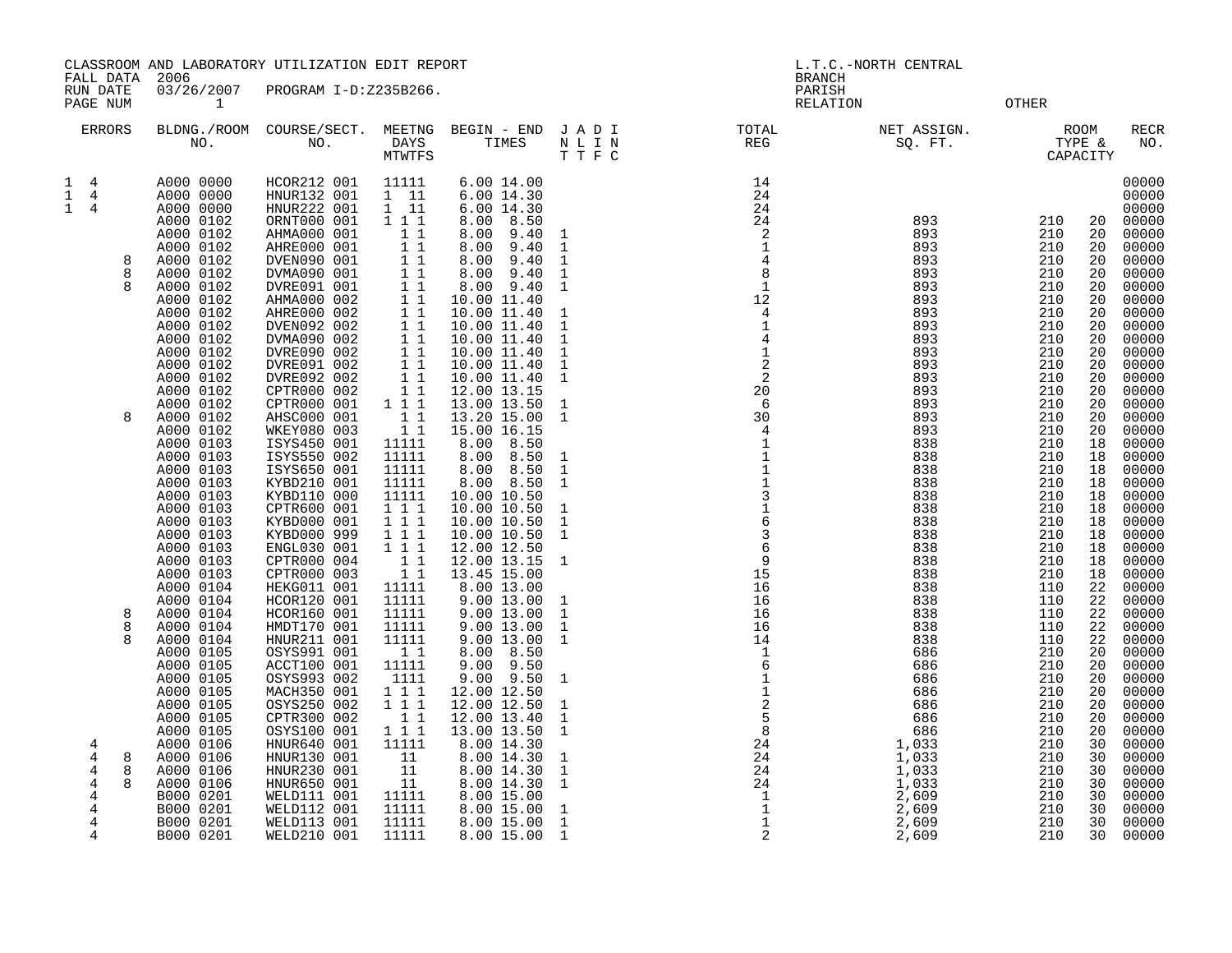|                       | 2006        | CLASSROOM AND LABORATORY UTILIZATION EDIT REPORT |        |               |         |       | L.T.C.-NORTH CENTRAL    |       |          |       |
|-----------------------|-------------|--------------------------------------------------|--------|---------------|---------|-------|-------------------------|-------|----------|-------|
| FALL DATA<br>RUN DATE | 03/26/2007  | PROGRAM I-D:Z235B266.                            |        |               |         |       | <b>BRANCH</b><br>PARISH |       |          |       |
| PAGE NUM              | 2           |                                                  |        |               |         |       | RELATION                | OTHER |          |       |
|                       |             |                                                  |        |               |         |       |                         |       |          |       |
| ERRORS                | BLDNG./ROOM | COURSE/SECT.                                     | MEETNG | BEGIN - END   | JADI    | TOTAL | NET ASSIGN.             |       | ROOM     | RECR  |
|                       | NO.         | NO.                                              | DAYS   | TIMES         | NLIN    | REG   | SQ. FT.                 |       | TYPE &   | NO.   |
|                       |             |                                                  | MTWTFS |               | T T F C |       |                         |       | CAPACITY |       |
|                       | B000 0201   | WELD220 001                                      | 11111  | 8.00 15.00 1  |         |       | 2,609                   | 210   | 30       | 00000 |
|                       | B000 0201   | WELD310 001                                      | 11111  | 8.00 15.00    |         |       | 2,609                   | 210   | 30       | 00000 |
|                       | B000 0201   | WELD311 001                                      | 11111  | 8.00 15.00    |         |       | 2,609                   | 210   | 30       | 00000 |
|                       | B000 0201   | WELD320 001                                      | 11111  | 8.00 15.00    |         |       | 2,609                   | 210   | 30       | 00000 |
|                       | B000 0201   | WELD321 001                                      | 11111  | 8.00 15.00    |         |       | 2,609                   | 210   | 30       | 00000 |
|                       | B000 0201   | WELD410 001                                      | 11111  | 8.00 15.00    |         |       | 2,609                   | 210   | 30       | 00000 |
|                       | B000 0201   | WELD411 001                                      | 11111  | 8.00 15.00    |         |       | 2,609                   | 210   | 30       | 00000 |
|                       | B000 0201   | WELD412 001                                      | 11111  | 8.00 15.00    |         |       | 2,609                   | 210   | 30       | 00000 |
| 4                     | B000 0201   | WELD420 001                                      | 11111  | 8.00 15.00    |         |       | 2,609                   | 210   | 30       | 00000 |
| 4                     | B000 0201   | <b>WELD510 001</b>                               | 11111  | 8.00 15.00    |         |       | 2,609                   | 210   | 30       | 00000 |
|                       | B000 0201   | WELD210 002                                      | 11111  | 12.00 15.00   |         |       | 2,609                   | 210   | 30       | 00000 |
|                       | B000 0201   | WELD412 003                                      | 11111  | 12.00 15.00   |         |       | 2,609                   | 210   | 30       | 00000 |
|                       | B000 0201   | WELD420 003                                      | 11111  | 12.00 15.00   |         |       | 2,609                   | 210   | 30       | 00000 |
|                       | B000 0203   | <b>WELD110 001</b>                               | 11111  | 8.00 15.00    |         |       | 560                     | 210   | 21       | 00000 |
|                       | B000 0203   | WELD120 001                                      | 11111  | 8.00 15.00    |         |       | 560                     | 210   | 21       | 00000 |
|                       | B000 0203   | WELD130 001                                      | 11111  | 8.00 15.00    |         |       | 560                     | 210   | 21       | 00000 |
| 4                     | B000 0203   | WELD140 001                                      | 11111  | 8.00 15.00    |         |       | 560                     | 210   | 21       | 00000 |
|                       | B000 0203   | WELD110 002                                      | 11111  | 12.00 15.00   |         |       | 560                     | 210   | 21       | 00000 |
|                       | B000 0203   | WELD140 002                                      | 11111  | 12.00 15.00   |         |       | 560                     | 210   | 21       | 00000 |
|                       | 0000 0105   | ORNT000 002                                      | 1 1    | $8.00$ $9.50$ |         | 27    |                         |       |          | 00000 |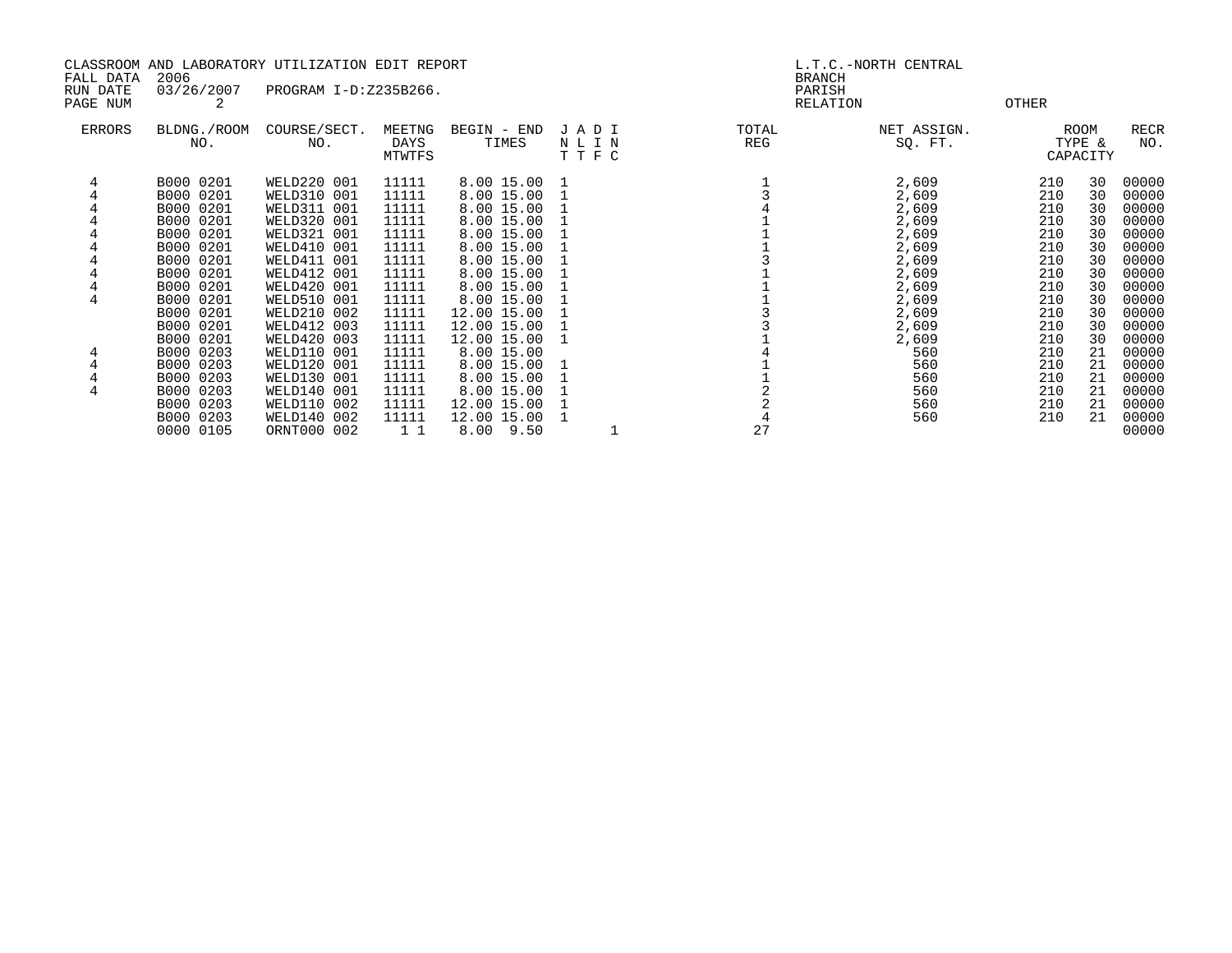| <b>ERROR</b> | 1 - CLASS AND LABORATORY UTILIZATION FILE DOES NOT MATCH WITH BLDGS AND ROOMS FILE.<br>THE ROOM, BUILDING, AND CLASS FILES MUST ALL MATCH. IF THE ROOM NUMBER ON THE UTILIZATION IS CORRECT,<br>THE ROOM SHOULD TO BE ADDED TO THE ROOM FILE. | $\overline{3}$ |
|--------------|-----------------------------------------------------------------------------------------------------------------------------------------------------------------------------------------------------------------------------------------------|----------------|
| ERROR        | 2 - THERE SHOULD BE AT LEAST ONE ENTRY IN THE DAYS-OF-WEEK-COURSE-MEETS FIELD.                                                                                                                                                                |                |
|              | ERROR 3 - BEGIN-END-TIME FIELDS MUST BE BETWEEN 06.00 AND 23.00                                                                                                                                                                               |                |
|              | ERROR 4 - WARNING - CLASS TIME EXCEEDS 5 HOURS.                                                                                                                                                                                               | 25             |
| ERROR        | 5 - ROOM TYPE INVALID FOR TEACHING CLASS, CLASSES CANNOT BE SCHEDULED IN ROOMS DESIGNATED AS CIRCULATION,<br>CUSTODIAL OR MECHANICAL.                                                                                                         |                |
|              | ERROR 7 - THE TOTAL REGISTRANTS FIELD MUST NOT BE BLANK OR ZEROS                                                                                                                                                                              |                |
|              | ERROR 8 - WARNING - EXCEEDS THE CAPACITY OF THE ROOM BY 50% (IF THIS IS A JOINT CLASS ITS REGISTRANTS ARE INCLUDED).<br>PLEASE CHECK THE CAPACITY OF THE ROOM AS IT APPEARS ON THE ROOM FILE.                                                 | 10             |
|              | ERROR 9 - UNLESS THERE IS A JOINT CLASS, ALTERNATE WEEKS OR INCONSISTENT MEETING TIMES, THERE SHOULD BE NO DUPLICATES.                                                                                                                        |                |
|              | TOTAL ERRORS (INCLUDING WARNINGS)                                                                                                                                                                                                             | 38             |
|              | TOTAL NUMBER OF RECORDS READ<br>TOTAL NUMBER OF RECORDS ACCEPTED FOR SPACE UTILIZATION COMPUTATION<br>NUMBER OF JOINT-CLASS RECORDS                                                                                                           | 71<br>67<br>52 |

NUMBER OF ALTERATE WEEKS RECORDS

NUMBER OF DIFFERENT TIMES RECORDS

NUMBER OF INCONSISTENT RECORDS 1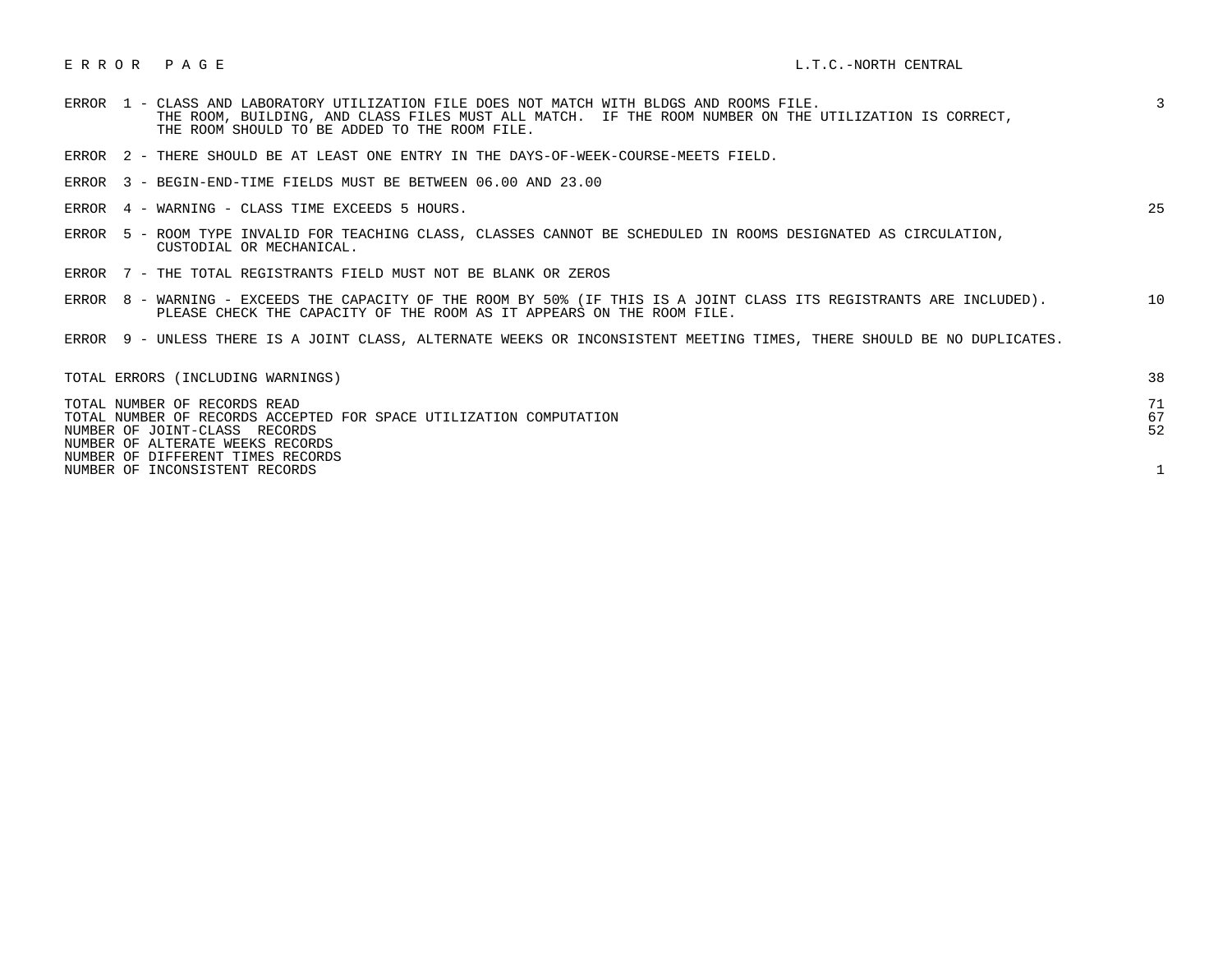|                                                                                      | DAY USE         | NIGHT USE       | тотаь                       |
|--------------------------------------------------------------------------------------|-----------------|-----------------|-----------------------------|
|                                                                                      | $(0600 - 1700)$ |                 | $(1700-2300)$ $(0600-2300)$ |
| *CLASSROOM FACILITIES                                                                |                 |                 |                             |
| TOTAL NUMBER OF ROOMS                                                                |                 |                 | 2                           |
| TOTAL NUMBER OF STATIONS (CAPACITY)                                                  |                 |                 | 37                          |
| WEEKLY STUDENT CONTACT HOURS                                                         | 1640            |                 | 1640                        |
| WEEKLY TOTAL OF ROOMS AVAILABLE - COUNTED IN HALF HOUR INCREMENTS                    | 180             | 100             | 280                         |
| WEEKLY TOTAL OF ROOMS IN USE - COUNTED IN HALF HOUR INCREMENTS                       | 210             |                 | 210                         |
| WEEKLY TOTAL OF STUDENT STATIONS AVAILABLE - COUNTED IN HALF HOUR INCREMENTS         | 3330            | 1850            | 5180                        |
| WEEKLY TOTAL OF STATIONS AVAILABLE IN ROOMS IN USE - COUNTED IN HALF HOUR INCREMENTS | 4620            |                 | 4620                        |
| WEEKLY TOTAL OF STATIONS IN USE - COUNTED IN HALF HOUR INCREMENTS                    | 3280            |                 | 3280                        |
| PERCENT OF ROOMS IN USE TO ROOMS AVAILABLE                                           | 116.7           | $\cdot$ 0       | 75.0                        |
| PERCENT OF STATIONS IN USE TO STATIONS AVAILABLE                                     | 98.5            | $\cdot$ 0       | 63.3                        |
| PERCENT OF STATIONS IN USE TO STATIONS AVAILABLE IN OCCUPIED ROOMS                   | 71.0            | $\cdot$ 0       | 71.0                        |
|                                                                                      |                 |                 |                             |
|                                                                                      | DAY USE         | NIGHT USE       | TOTAL                       |
|                                                                                      | $(0600 - 1700)$ | $(1700 - 2300)$ | $(0600 - 2300)$             |
| CLASSROOM                                                                            |                 |                 |                             |
| TOTAL NUMBER OF ROOMS                                                                |                 |                 | 2                           |
| TOTAL NUMBER OF STATIONS (CAPACITY)                                                  |                 |                 | 37                          |
| WEEKLY STUDENT CONTACT HOURS                                                         | 1640            |                 | 1640                        |
| WEEKLY TOTAL OF ROOMS AVAILABLE - COUNTED IN HALF HOUR INCREMENTS                    | 180             | 100             | 280                         |
| WEEKLY TOTAL OF ROOMS IN USE - COUNTED IN HALF HOUR INCREMENTS                       | 210             |                 | 210                         |
| WEEKLY TOTAL OF STUDENT STATIONS AVAILABLE - COUNTED IN HALF HOUR INCREMENTS         | 3330            | 1850            | 5180                        |
| WEEKLY TOTAL OF STATIONS AVAILABLE IN ROOMS IN USE - COUNTED IN HALF HOUR INCREMENTS | 4620            |                 | 4620                        |
| WEEKLY TOTAL OF STATIONS IN USE - COUNTED IN HALF HOUR INCREMENTS                    | 3280            |                 | 3280                        |
| PERCENT OF ROOMS IN USE TO ROOMS AVAILABLE                                           | 116.7           | $\cdot$ 0       | 75.0                        |
| PERCENT OF STATIONS IN USE TO STATIONS AVAILABLE                                     | 98.5            | $\cdot$ 0       | 63.3                        |
| PERCENT OF STATIONS IN USE TO STATIONS AVAILABLE IN OCCUPIED ROOMS                   | 71.0            | $\cdot$ 0       | 71.0                        |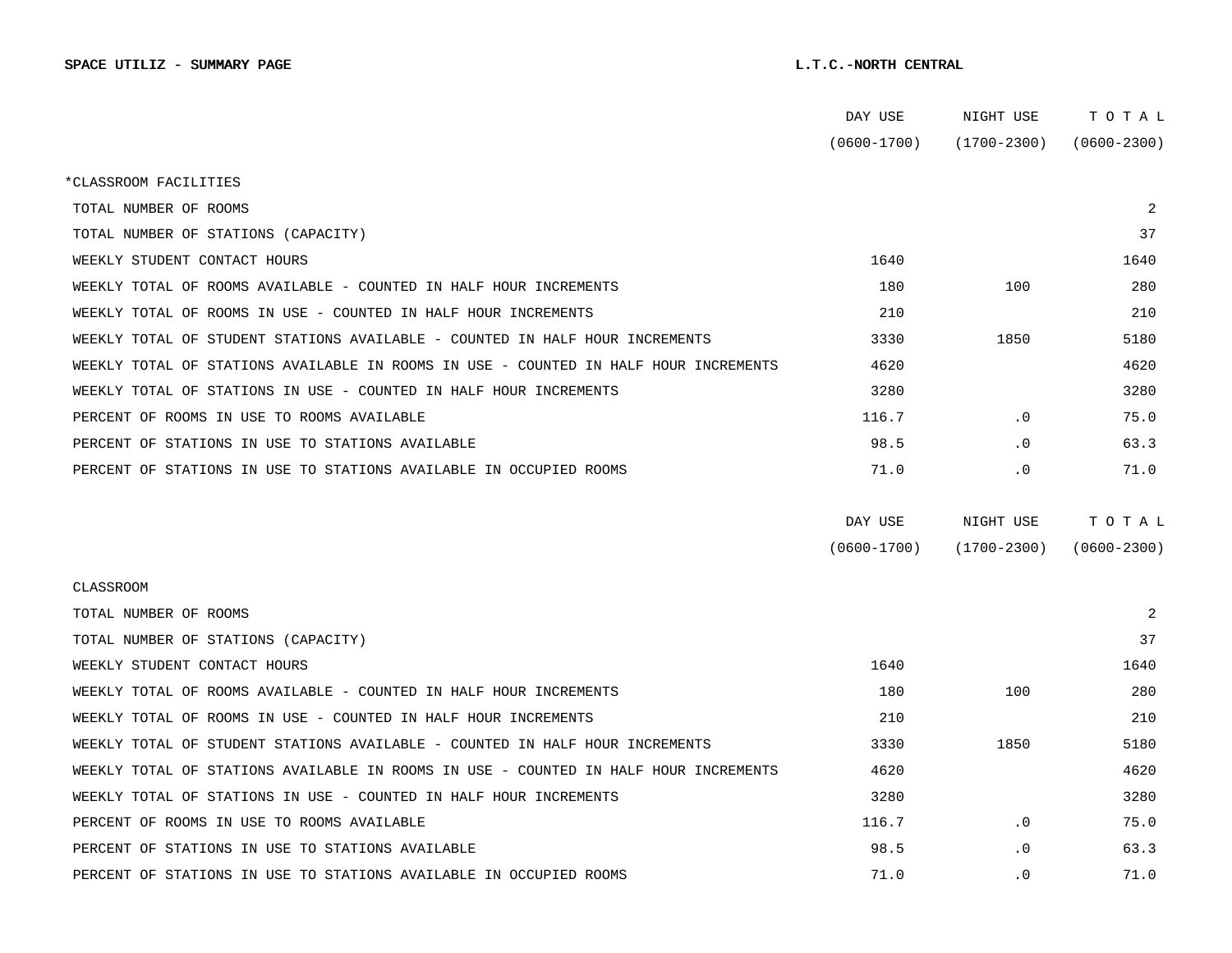|                                                                                      | DAY USE         | NIGHT USE   | TOTAL           |
|--------------------------------------------------------------------------------------|-----------------|-------------|-----------------|
|                                                                                      | $(0600 - 1700)$ | (1700-2300) | $(0600 - 2300)$ |
| *LABORATORY FACILITIES                                                               |                 |             |                 |
| TOTAL NUMBER OF ROOMS                                                                |                 |             | 9               |
| TOTAL NUMBER OF STATIONS (CAPACITY)                                                  |                 |             | 181             |
| WEEKLY STUDENT CONTACT HOURS                                                         | 3655            |             | 3655            |
| WEEKLY TOTAL OF ROOMS AVAILABLE - COUNTED IN HALF HOUR INCREMENTS                    | 810             | 450         | 1260            |
| WEEKLY TOTAL OF ROOMS IN USE - COUNTED IN HALF HOUR INCREMENTS                       | 573             |             | 573             |
| WEEKLY TOTAL OF STUDENT STATIONS AVAILABLE - COUNTED IN HALF HOUR INCREMENTS         | 16290           | 9050        | 25340           |
| WEEKLY TOTAL OF STATIONS AVAILABLE IN ROOMS IN USE - COUNTED IN HALF HOUR INCREMENTS | 14322           |             | 14322           |
| WEEKLY TOTAL OF STATIONS IN USE - COUNTED IN HALF HOUR INCREMENTS                    | 7310            |             | 7310            |
| PERCENT OF ROOMS IN USE TO ROOMS AVAILABLE                                           | 70.7            | $\cdot$ 0   | 45.5            |
| PERCENT OF STATIONS IN USE TO STATIONS AVAILABLE                                     | 44.9            | $\cdot$ 0   | 28.8            |
| PERCENT OF STATIONS IN USE TO STATIONS AVAILABLE IN OCCUPIED ROOMS                   | 51.0            | $\cdot$ 0   | 51.0            |
|                                                                                      |                 |             |                 |

| DAY USE         | NIGHT USE       | тотаь           |
|-----------------|-----------------|-----------------|
| $(0600 - 1700)$ | $(1700 - 2300)$ | $(0600 - 2300)$ |

| CLASS LABORATORY                                                                     |       |           |       |
|--------------------------------------------------------------------------------------|-------|-----------|-------|
| TOTAL NUMBER OF ROOMS                                                                |       |           | 8     |
| TOTAL NUMBER OF STATIONS (CAPACITY)                                                  |       |           | 179   |
| WEEKLY STUDENT CONTACT HOURS                                                         | 3655  |           | 3655  |
| WEEKLY TOTAL OF ROOMS AVAILABLE - COUNTED IN HALF HOUR INCREMENTS                    | 720   | 400       | 1120  |
| WEEKLY TOTAL OF ROOMS IN USE - COUNTED IN HALF HOUR INCREMENTS                       | 573   |           | 573   |
| WEEKLY TOTAL OF STUDENT STATIONS AVAILABLE - COUNTED IN HALF HOUR INCREMENTS         | 16110 | 8950      | 25060 |
| WEEKLY TOTAL OF STATIONS AVAILABLE IN ROOMS IN USE - COUNTED IN HALF HOUR INCREMENTS | 14322 |           | 14322 |
| WEEKLY TOTAL OF STATIONS IN USE - COUNTED IN HALF HOUR INCREMENTS                    | 7310  |           | 7310  |
| PERCENT OF ROOMS IN USE TO ROOMS AVAILABLE                                           | 79.6  | $\cdot$ 0 | 51.2  |
| PERCENT OF STATIONS IN USE TO STATIONS AVAILABLE                                     | 45.4  | $\cdot$ 0 | 29.2  |
| PERCENT OF STATIONS IN USE TO STATIONS AVAILABLE IN OCCUPIED ROOMS                   | 51.0  | $\cdot$ 0 | 51.0  |